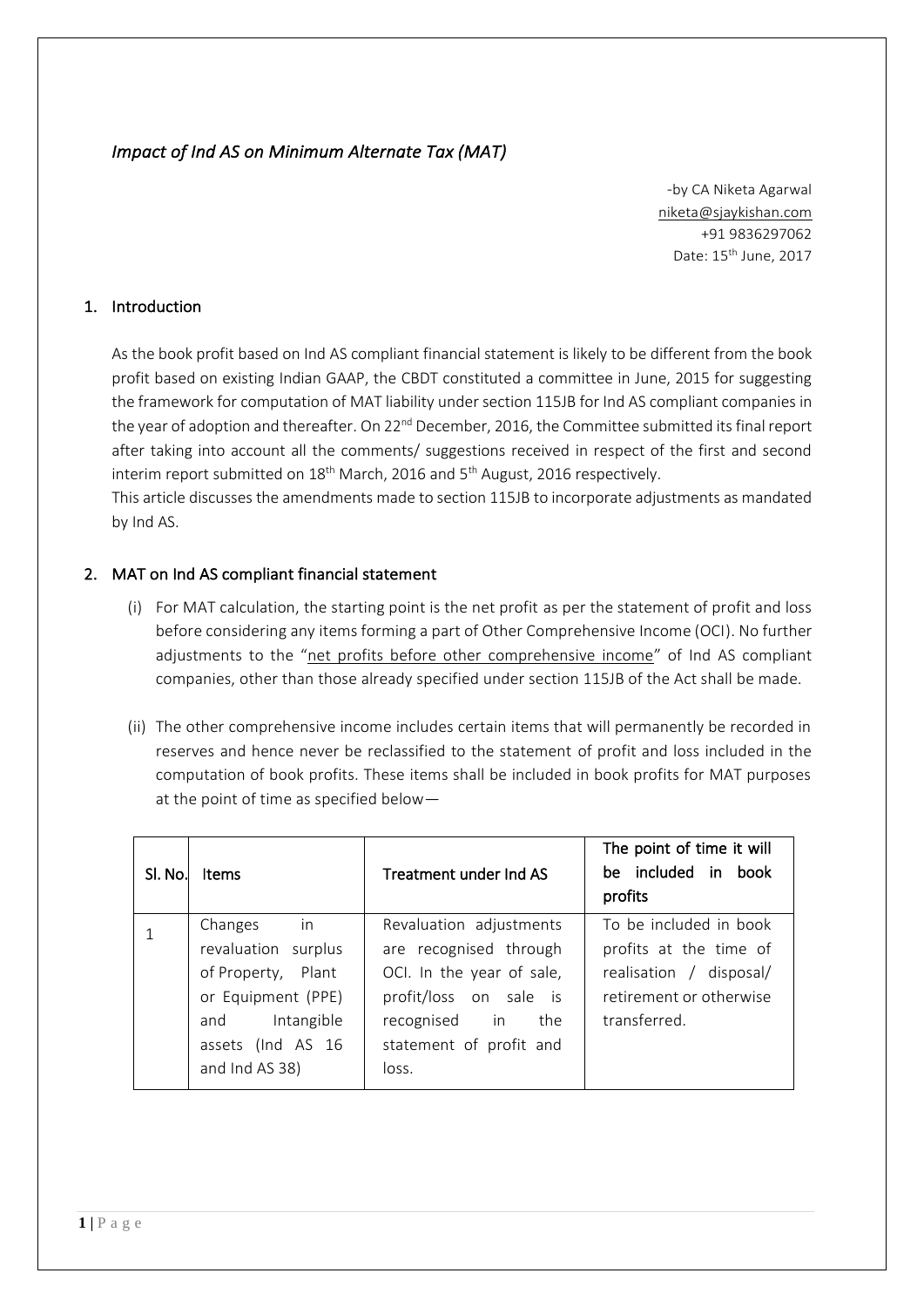| $\overline{2}$ | Gains and losses<br>from<br>investments<br>equity<br>in<br>instruments<br>designated at fair<br>value<br>through<br>other<br>comprehensive<br>income<br>(Ind<br>AS<br>109) | Fair value adjustments<br>are recognised through<br>OCI. In the year of sale,<br>profit/loss on sale<br>is<br>recognised in OCI. | To be included in book<br>profits at the time of<br>realisation / disposal/<br>retirement or otherwise<br>transferred.                                                                     |
|----------------|----------------------------------------------------------------------------------------------------------------------------------------------------------------------------|----------------------------------------------------------------------------------------------------------------------------------|--------------------------------------------------------------------------------------------------------------------------------------------------------------------------------------------|
| 3              | Remeasurements<br>of defined benefit<br>plans (Ind AS 19)                                                                                                                  | Fair value adjustments<br>are recognised through<br>OCI.                                                                         | To be included in book<br>profits every year as the<br>remeasurements gains<br>and losses arise.                                                                                           |
| 4              | Translation<br>differences<br>$\Omega$<br>foreign operations                                                                                                               | Foreign<br>exchange<br>translation<br>adjustments<br>are recognised through<br><b>OCI</b>                                        | <b>The</b><br>translation<br>will<br>differences<br>be<br>considered<br>for<br>the<br>purpose of MAT when<br>the<br>same<br>are<br>reclassified to profit and<br>loss at the time of sale. |
| 5              | Any other item eg:-<br>decommissioning<br>liability, borrowing<br>adjustments,<br>cost<br>etc.                                                                             | Adjustments<br>are<br>recognised through OCI                                                                                     | To be included in book<br>profits every year as the<br>gains and losses arise                                                                                                              |

## 3. MAT on distribution of non-cash assets to shareholders

Appendix A of Ind AS 10 provides that any distribution of non-cash assets to shareholders (for example, in a demerger) shall be accounted for at fair value. The book profit shall be computed after considering the amounts or aggregate of amounts debited or credited to the statement of profit and loss account on such distribution.

However, in the case of a resulting company, where the property and the liabilities of the undertaking or undertakings being received by it are recorded at values different from values appearing in the books of account of the demerged company immediately before the demerger, any change in such value shall be ignored for the purpose of computing of book profit of the resulting company*.*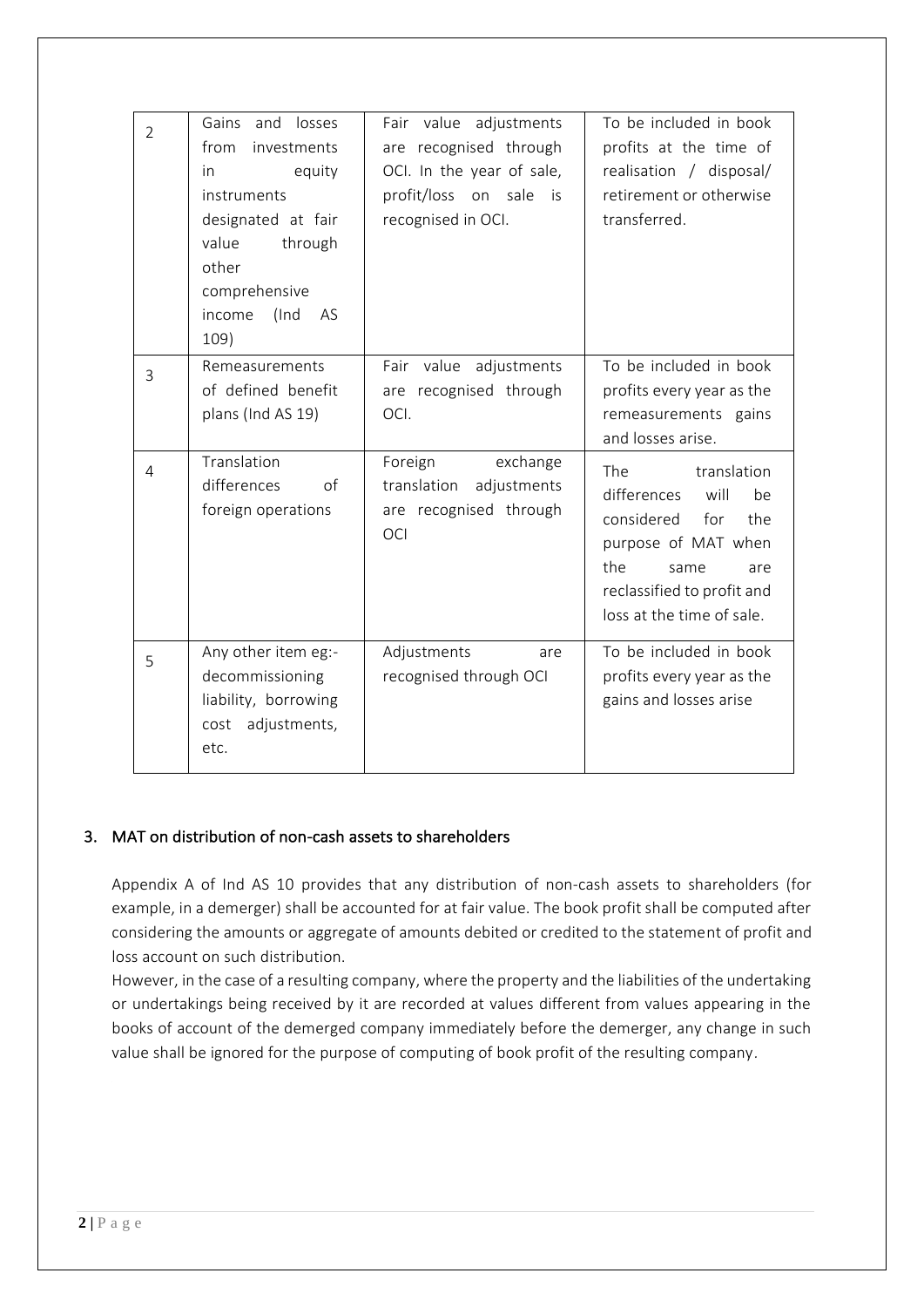#### 4. MAT on first time adoption

#### 4.1. Impact

The adjustments arising on account of transition to Ind AS from existing Indian GAAP is required to be recorded directly in Other Equity at the date of transition to Ind AS. Several of these items would subsequently never be reclassified to the statement of profit and loss and therefore not included in the computation of book profits. Accordingly, the following treatment is proposed:

- (I) Those adjustments recorded in other comprehensive income and which would subsequently be reclassified to the profit and loss, shall be included in book profits in the year in which these are reclassified to the profit and loss;
- (II) Those adjustments recorded in other comprehensive income and which would never be subsequently reclassified to the profit and loss shall be included in book profits as specified in table above *(refer point 2 (ii) above).*
- (III) All other adjustments recorded in Reserves and Surplus (excluding equity component of compound financial instruments, capital reserve and securities premium reserve) as referred to in Division II of Schedule III of Companies Act, 2013 and which would otherwise never subsequently be reclassified to the profit and loss account, shall be included in the book profits, equally over a period of five years starting from the year of first time adoption of Ind AS subject to the following:

#### a. PPE and intangible assets at fair value as deemed cost

- An entity may use fair value in its opening Ind AS Balance Sheet as deemed cost for an item of PPE or an intangible asset *(Para D5 and D7 of Ind AS 101*).
- The existing provisions for computation of book profits under section 115JB of the Act provide that in case of revaluation of assets, any impact on account of such revaluation shall be ignored for the purposes of computation of book profits. Further, the adjustments in retained earnings on first time adoption with respect to items of PPE and Intangible assets shall be ignored for the purposes of computation of book profits.
- Depreciation and gain/loss on realisation/ disposal/ retirement of such assets shall be computed ignoring the amount of aforesaid retained earnings adjustment.
- In such cases retained earnings adjustment shall be included in the book profit when such asset is retired, disposed, realised or otherwise transferred.

## b. Investments in subsidiaries, joint ventures and associates at fair value as deemed cost

• An entity may use fair value in its opening Ind AS Balance Sheet as deemed cost for investment in a subsidiary, joint venture or associate in its separate financial statements *(Para D15 of Ind AS 101)*. In such cases retained earnings adjustment shall be included in the book profit when such investment is retired, disposed, realised or otherwise transferred.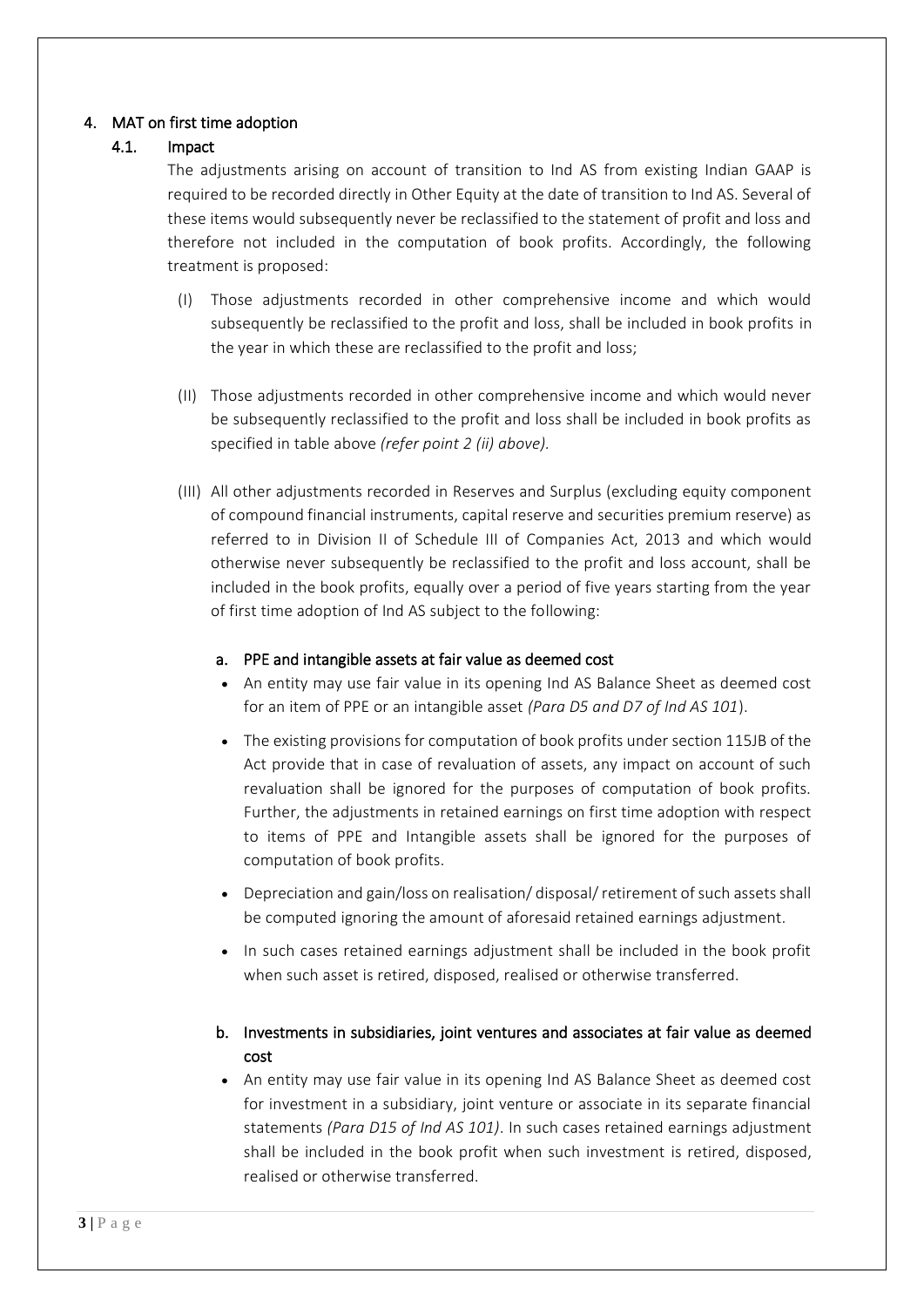#### c. Cumulative translation differences

- An entity may elect a choice whereby the cumulative translation differences for all foreign operations are deemed to be zero at the date of transition to Ind AS. Further, the gain or loss on a subsequent disposal of any foreign operation shall exclude translation differences that arose before the date of transition to Ind AS and shall include only the translation differences after the date of transition.
- In such cases, to ensure that such Cumulative translation differences on the date of transition which have been transferred to retained earnings, are taken into account, these shall be included in the book profits at the time of disposal of foreign operations (para 48 of Ind AS 21).

# d. Any other item such as remeasurements of defined benefit plans, decommissioning liability, asset retirement obligations, foreign exchange capitalisation/ decapitalization, borrowing costs adjustments, etc.

- Adjustments to be made in opening retained earnings/ other equity.
- To be included in book profits equally over a period of five years starting from the year of first time adoption of Ind AS.

#### 4.2. Reference year for first time adoption adjustments

In the first year of adoption of Ind AS, the companies would prepare Ind AS financial statement for reporting year with a comparative financial statement for immediately preceding year. As per Ind AS 101, a company would make all Ind AS adjustments on the opening date of the comparative financial year. The entity is also required to present an equity reconciliation between previous Indian GAAP and Ind AS amounts, both on the opening date of preceding year as well as on the closing date of the preceding year. It is proposed that for the purposes of computation of book profits of the year of adoption and the proposed adjustments, the amounts adjusted as of the opening date of the first year of adoption shall be considered.

*For example, companies which adopt Ind AS with effect from 1 April 2016 are required to prepare their financial statements for the year 2016-17 as per requirements of Ind AS. Such companies are also required to prepare an opening balance sheet as of 1 April 2015, and restate the financial statements for the comparative period 2015-16. In such a case, the first-time adoption adjustments as of 31 March 2016, shall be considered for computation of MAT liability for previous year 2016-17 (Assessment year 2017¬18) and thereafter. Further, in this case, the period of five years proposed above shall be previous years 2016-17, 2017-18, 2018-19, 2019- 20 and 2020-21.*